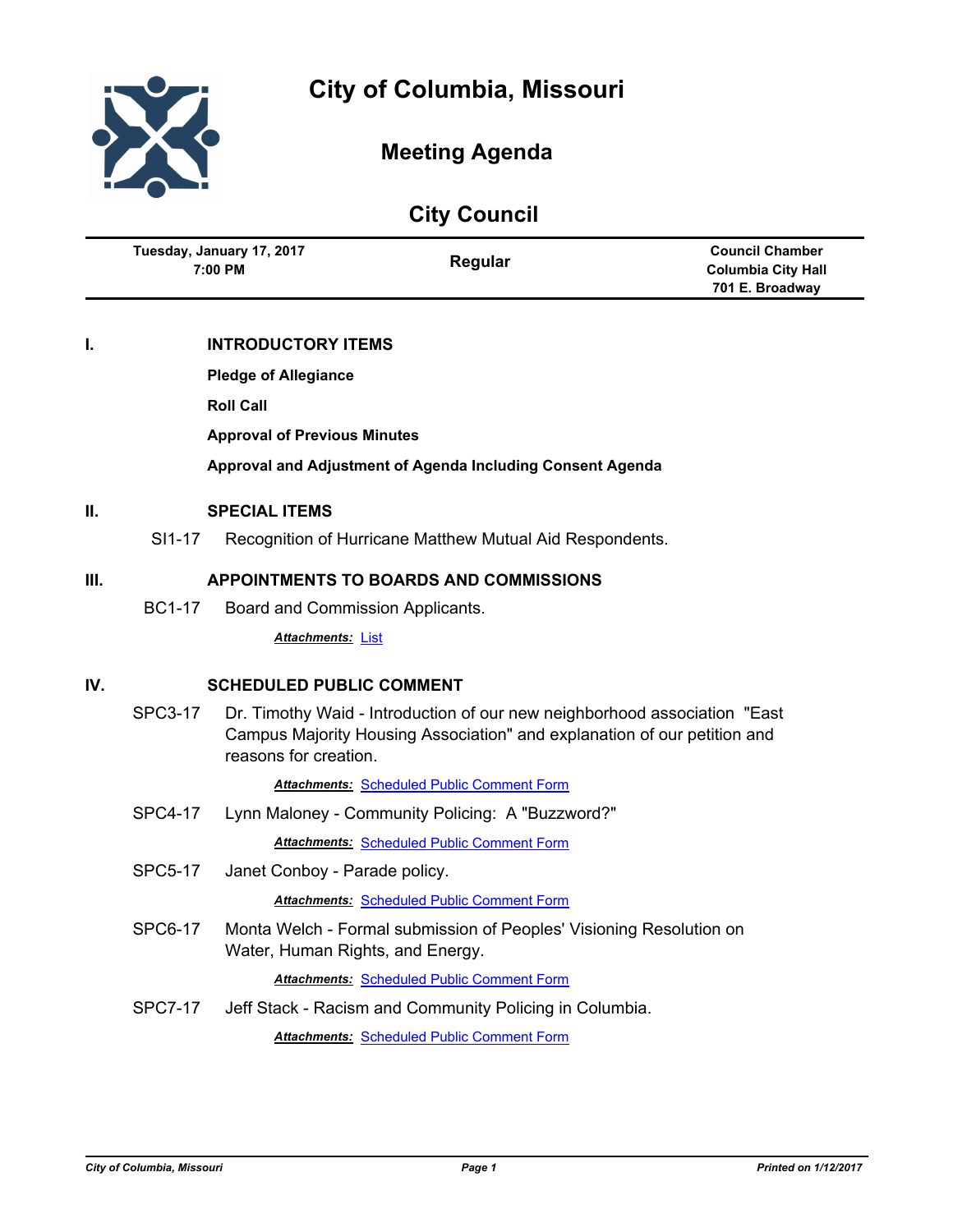SPC8-17 Carolyn E. Mathews, NASG: Native American Support Group - Peoples' Visioning Water and Energy Resolution in Support of Standing Rock Sioux and Others.

*Attachments:* [Scheduled Public Comment Form](http://gocolumbiamo.legistar.com/gateway.aspx?M=F&ID=d088dbed-46aa-42da-b80a-cd5b0902f275.pdf)

# **V. PUBLIC HEARINGS**

#### **VI. OLD BUSINESS**

B3-17 Rezoning property located north of Stadium Boulevard and east of Cinnamon Hill Lane from District A-1 to District PUD-10; approving the statement of intent; approving the PUD Plan of Kelly Farms; granting a variance from the Subdivision Regulations relating to sidewalk construction; approving less stringent parking requirements (Case No. 17-1).

*Recommended Action:* [2nd Read & Vote/Mayor Memo]

Attachments: [Supplemental - Correspondence from Timberhill Road Neighbors](http://gocolumbiamo.legistar.com/gateway.aspx?M=F&ID=5e7d3821-b085-4af8-b7ee-89f36979830a.pdf) [Supplemental - Excerpts from Minutes - 12-8-16 Meeting](http://gocolumbiamo.legistar.com/gateway.aspx?M=F&ID=1fd2f56b-d510-48d1-8245-52c19010e894.docx) [Council Memo](http://gocolumbiamo.legistar.com/gateway.aspx?M=F&ID=bc383e91-8f71-41b9-a506-0c5f9df6c653.docx) [PUD Plan of Kelly Farms](http://gocolumbiamo.legistar.com/gateway.aspx?M=F&ID=336476eb-eeab-4c61-a5cb-89e7056d4b56.pdf) **[Staff Report to Planning and Zoning Commission](http://gocolumbiamo.legistar.com/gateway.aspx?M=F&ID=382f16ff-8950-4029-85e9-e9fef157b7e0.pdf)** [Locator Maps](http://gocolumbiamo.legistar.com/gateway.aspx?M=F&ID=7202bc40-8bdd-40ba-b992-44e473c5080d.pdf) [Attachment to PZC Report -PUD Plan \(dated 12-1-16\)](http://gocolumbiamo.legistar.com/gateway.aspx?M=F&ID=858f8dfc-dbe4-4851-99ce-d3c2064cad68.pdf) [Attachment to PZC Report - Statement of Intent \(dated 10-27-16\)](http://gocolumbiamo.legistar.com/gateway.aspx?M=F&ID=df9f0e4a-72e6-4d38-a374-37810317b40e.pdf) [Attachment to PZC Report - Elevations \(SOI Exhibit 1\)](http://gocolumbiamo.legistar.com/gateway.aspx?M=F&ID=b3c5046d-3235-4f6b-b276-658d8af7834d.pdf) [Attachment to PZC Report - Case #15-12 PUD Plan](http://gocolumbiamo.legistar.com/gateway.aspx?M=F&ID=b3f58dc0-a271-4955-ba59-484ab1ae23e6.pdf) [Public Correspondence](http://gocolumbiamo.legistar.com/gateway.aspx?M=F&ID=7113a105-f4a2-455c-b743-b9dd44178a11.pdf) [Excerpts from Minutes](http://gocolumbiamo.legistar.com/gateway.aspx?M=F&ID=22156332-5eba-44fd-98c8-a205c703a394.docx) **[Ordinance](http://gocolumbiamo.legistar.com/gateway.aspx?M=F&ID=197f045a-4cb3-4104-b31c-286717823c1c.doc)** [Exhibit A to Ordinance](http://gocolumbiamo.legistar.com/gateway.aspx?M=F&ID=b8bcd902-5062-4468-9149-f06a45bd48d9.pdf)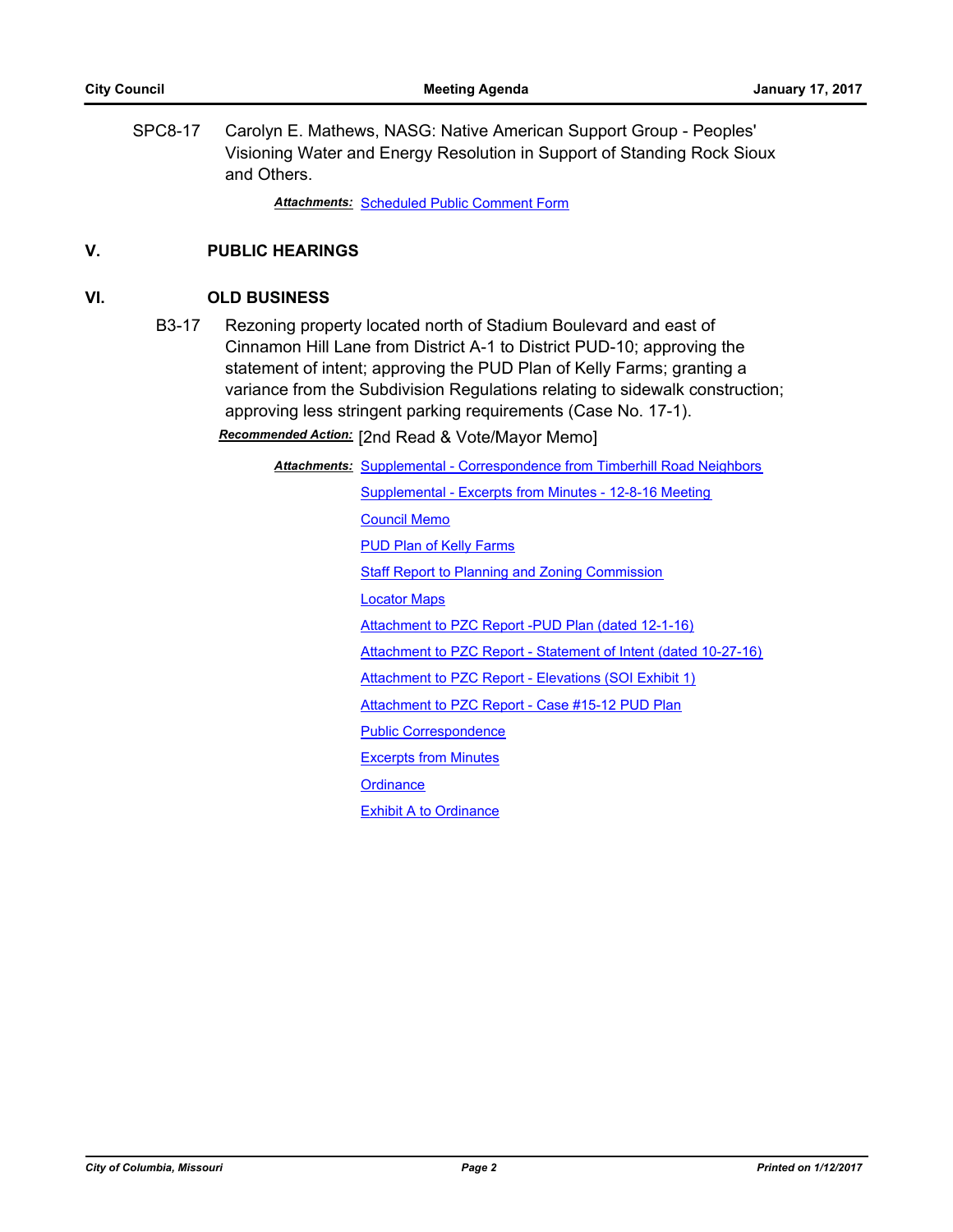B5-17 Approving the Final Plat of Windsor Place, Plat No. 1, a Replat of Lots 21-24, Stephens Addition to the Town of Columbia, located on the north side of Windsor Street, between Ripley Street and William Street; authorizing a performance contract (Case No. 17-22).

*Recommended Action:* [2nd Read & Vote/Mayor Memo]

**Attachments: [Council Memo](http://gocolumbiamo.legistar.com/gateway.aspx?M=F&ID=f7c00c75-d98a-4dcf-9d6f-4ad48e3327aa.docx)** 

**[Staff Report to Planning and Zoning Commission](http://gocolumbiamo.legistar.com/gateway.aspx?M=F&ID=45398683-a92c-4e8c-9c2f-6397d86674f0.pdf)** [Locator Maps](http://gocolumbiamo.legistar.com/gateway.aspx?M=F&ID=b4c185fc-eee9-405c-b202-4df60d060ff6.pdf) [Final Plat](http://gocolumbiamo.legistar.com/gateway.aspx?M=F&ID=3a23a51b-feb1-45a6-98f8-574937a03672.pdf) [Excerpts from Minutes](http://gocolumbiamo.legistar.com/gateway.aspx?M=F&ID=d4266a32-68ac-4a83-bba8-1d4e94cb7b9e.docx) **[Ordinance](http://gocolumbiamo.legistar.com/gateway.aspx?M=F&ID=8d3170ca-f458-4b37-b1e1-66dcd739068e.doc)** [Exhibit A to Ordinance](http://gocolumbiamo.legistar.com/gateway.aspx?M=F&ID=7d539679-419d-4ddb-97b1-b37e2f59a1de.pdf)

# **VII. CONSENT AGENDA**

B1-17 Calling the municipal election to be held on Tuesday, April 4, 2017 to elect council members for Wards 1 and 5.

*Recommended Action:* [2nd Read & Vote/Mayor Memo]

**Attachments: [Council Memo](http://gocolumbiamo.legistar.com/gateway.aspx?M=F&ID=b12715c8-dfbd-4e88-8832-0c1fd11756e9.docx)** 

**[Ordinance](http://gocolumbiamo.legistar.com/gateway.aspx?M=F&ID=c5e1729b-c5cc-4a2f-bae3-5f71298e952a.doc)** 

**[Exhibit A to Ordinance](http://gocolumbiamo.legistar.com/gateway.aspx?M=F&ID=c634b10b-7086-447a-9736-fc18131b910e.doc)** 

B2-17 Authorizing a first amendment to agreement with The Curators of the University of Missouri for physician services.

*Recommended Action:* [2nd Read & Vote/Mayor Memo]

**Attachments: [Council Memo](http://gocolumbiamo.legistar.com/gateway.aspx?M=F&ID=f2864aec-3ba1-4777-8f1c-133b40a93e84.docx)** 

**[Ordinance](http://gocolumbiamo.legistar.com/gateway.aspx?M=F&ID=434e48d9-e6ac-403a-b7f6-1cae7b0fb57f.doc)** 

**[Exhibit A to Ordinance](http://gocolumbiamo.legistar.com/gateway.aspx?M=F&ID=5448e316-7a32-42b4-9222-312d330f4854.pdf)** 

B4-17 Approving the Final Plat of Mattingley Subdivision Plat 1 located northwest of the intersection of Wren Wood Drive and Ballenger Lane (4703 and 4705 Wren Wood Drive); authorizing a performance contract (Case No. 16-158).

*Recommended Action:* [2nd Read & Vote/Mayor Memo]

**Attachments: [Council Memo](http://gocolumbiamo.legistar.com/gateway.aspx?M=F&ID=122ee7f5-2c24-4ffc-a834-9b1a347791bc.docx)** [Staff Report to Planning and Zoning Commission](http://gocolumbiamo.legistar.com/gateway.aspx?M=F&ID=63ae0e74-4255-45e0-8b07-643859930aca.docx) [Locator Maps](http://gocolumbiamo.legistar.com/gateway.aspx?M=F&ID=4cbf6e5b-11aa-42e1-ae54-1a5521f70c97.pdf) [Final Plat of Mattingly Subdivision Plat 1](http://gocolumbiamo.legistar.com/gateway.aspx?M=F&ID=13712ac2-1316-4880-84e0-270ec1f2980a.pdf) [Excerpts from Minutes](http://gocolumbiamo.legistar.com/gateway.aspx?M=F&ID=064c706b-57c0-4adf-8a82-8326cb6127d5.pdf) **[Ordinance](http://gocolumbiamo.legistar.com/gateway.aspx?M=F&ID=ace26a08-aaef-4e36-92d3-93986afced53.doc)** [Exhibit A to Ordinance](http://gocolumbiamo.legistar.com/gateway.aspx?M=F&ID=0d3f73fa-5669-4253-883e-fb3d2a4f04eb.pdf)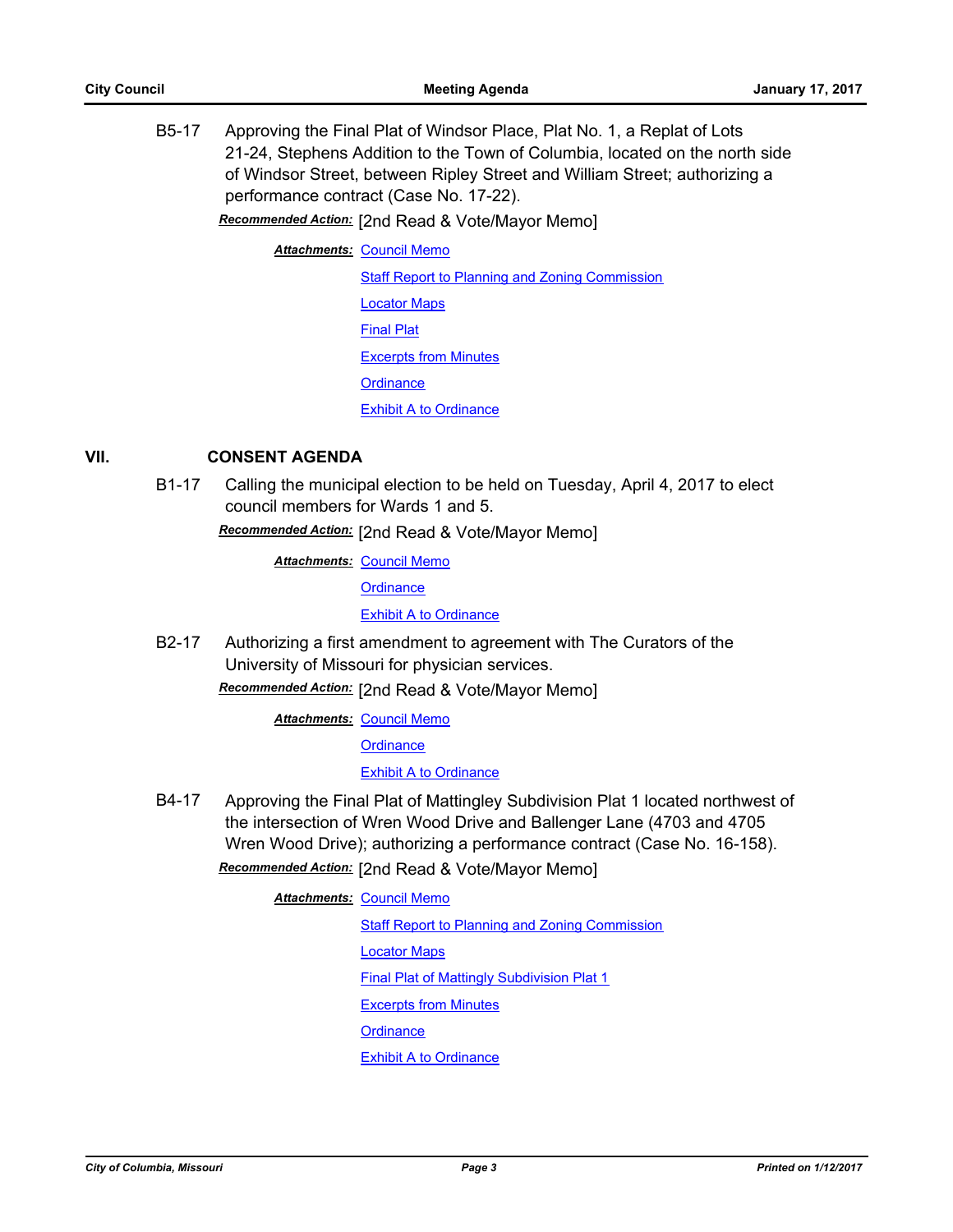B6-17 Granting a variance from the Subdivision Regulations relating to construction of a sidewalk along a portion of the east side of Sanford Avenue (310 Sanford Avenue) (Case No. 17-13).

*Recommended Action:* [2nd Read & Vote/Mayor Memo]

**Attachments: [Council Memo](http://gocolumbiamo.legistar.com/gateway.aspx?M=F&ID=f84548b9-de9d-4789-aa3e-e7c3cc3a11a1.docx)** 

[Staff Report to Planning and Zoning Commission](http://gocolumbiamo.legistar.com/gateway.aspx?M=F&ID=61adbc53-a396-4401-a4d2-a91b4f9d234e.pdf)

[Locator Maps](http://gocolumbiamo.legistar.com/gateway.aspx?M=F&ID=37257be5-3631-474c-af6c-6c3d6909922d.pdf)

[Attachment to PZC Report - UDC Sidewalk Applicability Excerpt](http://gocolumbiamo.legistar.com/gateway.aspx?M=F&ID=d42aa814-d489-4c55-8078-12adbc87cc5b.pdf)

[Attachment to PZC Report - West Central Priorities Map](http://gocolumbiamo.legistar.com/gateway.aspx?M=F&ID=00032bca-6c37-4e38-a5a3-acae10acbda5.pdf)

[Attachment to PZC Report - Applicant Correspondence](http://gocolumbiamo.legistar.com/gateway.aspx?M=F&ID=a3026b3c-5896-44ff-89a6-c63ae8677f06.pdf)

[Excerpts from Minutes](http://gocolumbiamo.legistar.com/gateway.aspx?M=F&ID=37d3f86c-aec3-4087-915e-d8ed5948ceed.docx)

**[Ordinance](http://gocolumbiamo.legistar.com/gateway.aspx?M=F&ID=d560ddda-a226-4527-8686-34ed5f107005.doc)** 

B7-17 Accepting conveyances for utility, sewer, drainage and temporary construction purposes.

*Recommended Action:* [2nd Read & Vote/Mayor Memo]

**Attachments: [Council Memo](http://gocolumbiamo.legistar.com/gateway.aspx?M=F&ID=6cf35119-5baa-40b0-bfa4-e0fc2d195915.docx)** 

**[Ordinance](http://gocolumbiamo.legistar.com/gateway.aspx?M=F&ID=5b75a0e5-fa42-4da8-ab19-a30a83ec11c8.doc)** 

B8-17 Amending the FY 2017 Annual Budget by adding and deleting positions in the Finance Department; amending the FY 2017 Classification and Pay Plan by adding a classification.

*Recommended Action:* [2nd Read & Vote/Mayor Memo]

**Attachments: [Council Memo](http://gocolumbiamo.legistar.com/gateway.aspx?M=F&ID=06d3eacc-db38-4ac2-aca4-d34a618b9d32.pdf)** 

[FY 2017 Classification Amendment Summary](http://gocolumbiamo.legistar.com/gateway.aspx?M=F&ID=4e4b6164-98d8-4558-9a1a-509955cc1834.pdf)

[FY 2017 Classification and Pay Plan Amendment \(Eff. 01-17-2017\)](http://gocolumbiamo.legistar.com/gateway.aspx?M=F&ID=d3c3f2d2-fd61-47f8-9f4a-a43766ab6449.pdf)

**[Ordinance](http://gocolumbiamo.legistar.com/gateway.aspx?M=F&ID=ad4e5944-9bdb-4941-a05f-85dd716f2c93.doc)** 

B9-17 Authorizing a memorandum of understanding with Columbia Public Schools, Boone County Sheriff's Department and the 13th Judicial Circuit Court - Juvenile Division to establish a cooperative relationship for managing school-related delinquent acts by juveniles.

*Recommended Action:* [2nd Read & Vote/Mayor Memo]

**Attachments: [Council Memo](http://gocolumbiamo.legistar.com/gateway.aspx?M=F&ID=9b687ea8-c065-4d81-9ba5-574d8794f477.docx)** 

**[Ordinance](http://gocolumbiamo.legistar.com/gateway.aspx?M=F&ID=31247ca1-3607-461f-9fc3-4fca60b3e53b.doc)** 

[Exhibit A to Ordinance](http://gocolumbiamo.legistar.com/gateway.aspx?M=F&ID=343286e2-8049-481f-893d-43eb4a80199c.pdf)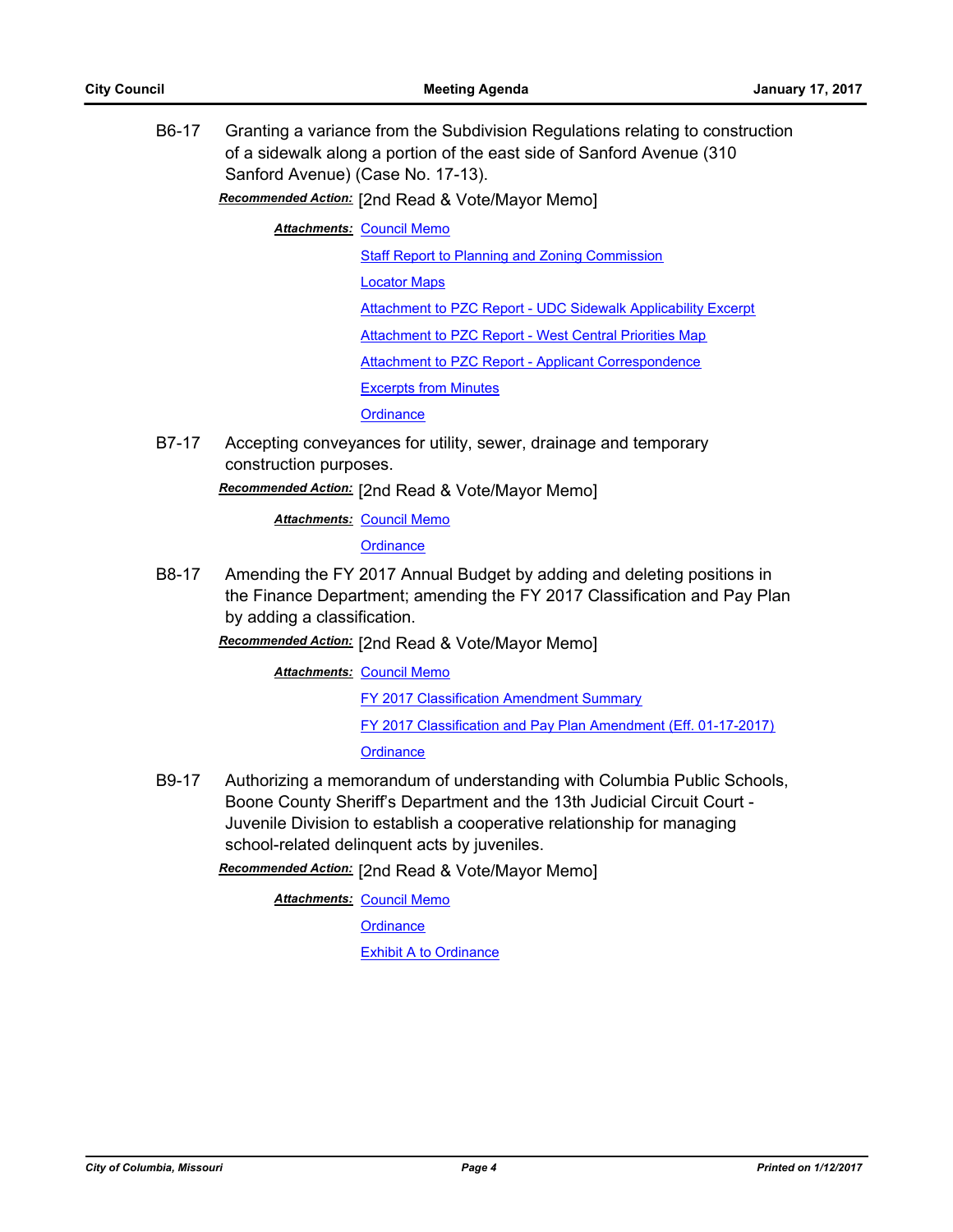R3-17 Setting a public hearing: proposed construction of improvements at the Indian Hills Park to include renovations to the existing playgrounds, restroom, baseball field and disc golf course, construction of an ADA compliant walkway and the installation of parking lot lighting. *Recommended Action:* [Read & Vote/Mayor Memo]

**Attachments: [Council Memo](http://gocolumbiamo.legistar.com/gateway.aspx?M=F&ID=97e3083f-cf1e-4db7-b1fb-e58cdb7a1e19.docx)** 

**[Plans](http://gocolumbiamo.legistar.com/gateway.aspx?M=F&ID=01eb7f24-5146-4f02-b125-76afa8b045fd.pdf)** 

**[Resolution](http://gocolumbiamo.legistar.com/gateway.aspx?M=F&ID=dfea2b58-5ea8-4f36-b367-d230d723da33.doc)** 

R4-17 Authorizing an agreement for professional architectural services with Archimages, Inc. for the remodel of Fire Stations #4, #5, #6 and the Fire Training Academy facility.

*Recommended Action:* [Read & Vote/Mayor Memo]

**Attachments: [Council Memo](http://gocolumbiamo.legistar.com/gateway.aspx?M=F&ID=98e5827c-cc02-40db-96b2-69a5efaf8af1.docx)** 

[Location Diagrams](http://gocolumbiamo.legistar.com/gateway.aspx?M=F&ID=678abd5d-aed0-4f30-9d87-f4648af8162b.pdf)

**[Resolution](http://gocolumbiamo.legistar.com/gateway.aspx?M=F&ID=e53961c3-3c4a-4be0-9959-58d69c6a9213.doc)** 

[Exhibit A to Resolution](http://gocolumbiamo.legistar.com/gateway.aspx?M=F&ID=4959496f-0fdc-4529-a185-c27e9b828f00.pdf)

R5-17 Authorizing an operations agreement with Ragtag Film Society for the 2017 True False Film Festival.

*Recommended Action:* [Read & Vote/Mayor Memo]

**Attachments: [Council Memo](http://gocolumbiamo.legistar.com/gateway.aspx?M=F&ID=6e94c581-642e-4021-ba71-f24a55a7eee9.docx)** 

**[Resolution](http://gocolumbiamo.legistar.com/gateway.aspx?M=F&ID=80082955-051c-453a-955f-a553a666b98f.doc)** 

**[Attachment A to Resolution](http://gocolumbiamo.legistar.com/gateway.aspx?M=F&ID=65b6810b-4d2d-43f8-b77f-f6736c1fa991.pdf)** 

# **VIII. NEW BUSINESS**

R6-17 Finding the structure located at 412 Sanford Avenue is a dangerous structure; authorizing an exception to Ordinance No. 022992 relating to the administrative delay on the demolition of structures in specified areas.

*Recommended Action:* [Read & Vote/Mayor Memo]

**Attachments: [Council Memo](http://gocolumbiamo.legistar.com/gateway.aspx?M=F&ID=89e5826c-fba4-4792-9af1-f124e0c9f43b.docx)** 

[Demolition Permit Application](http://gocolumbiamo.legistar.com/gateway.aspx?M=F&ID=46a67d53-e9c0-41ed-9db1-df249fc4d3a5.pdf) [Demolition Site Plan](http://gocolumbiamo.legistar.com/gateway.aspx?M=F&ID=ff75a6c2-18dd-4990-b1a8-4d18d2a65e41.pdf) [Property Maintenance Inspections](http://gocolumbiamo.legistar.com/gateway.aspx?M=F&ID=51c5a85f-8288-47ef-a876-82da34b21f25.pdf) **[Resolution](http://gocolumbiamo.legistar.com/gateway.aspx?M=F&ID=e7f8aeda-77c6-4c0d-8a0e-919f87da107a.doc)**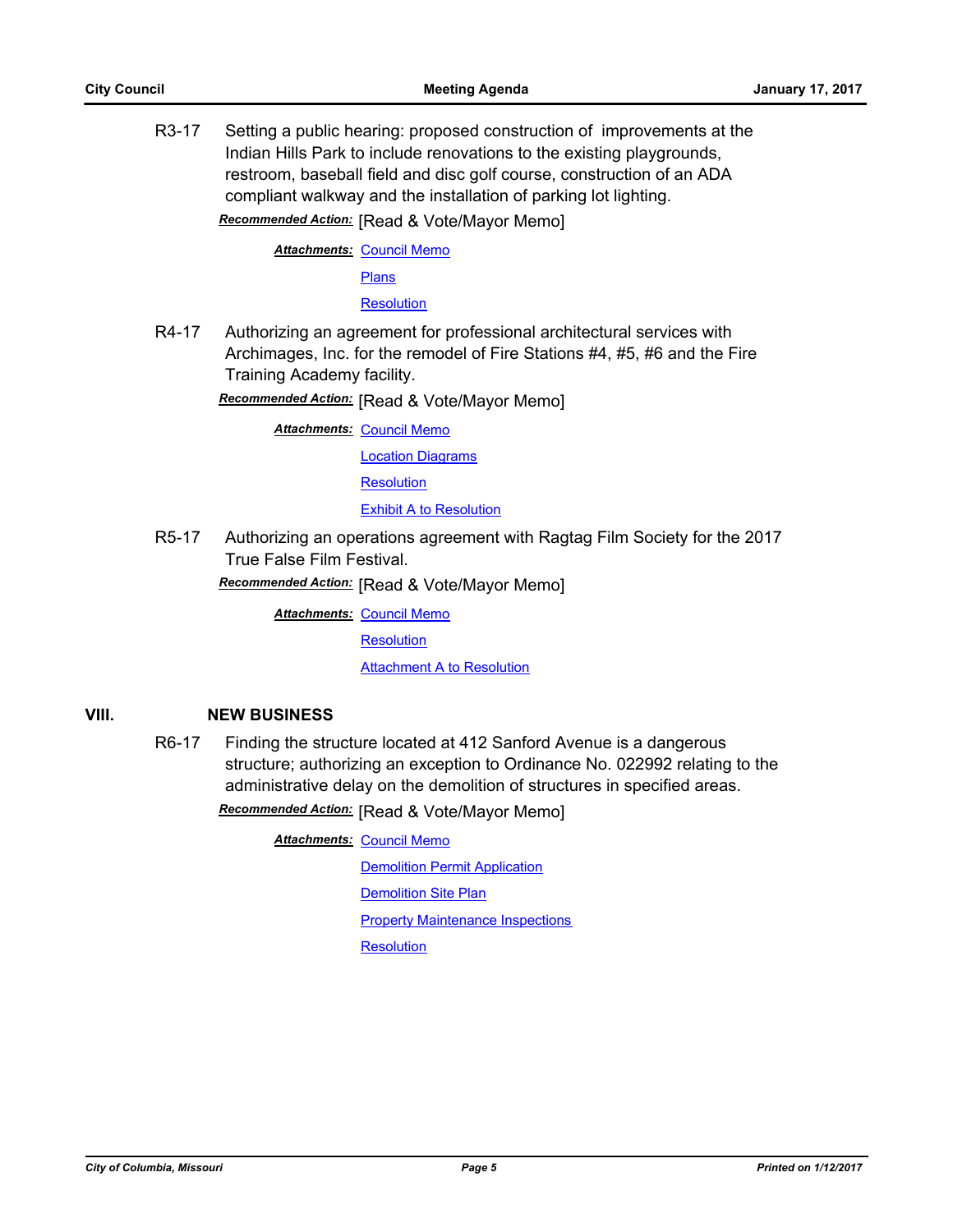R7-17 Approving the Preliminary Plat of Ridgemont Park located on the south side of Ridgemont Drive and west of College Park Drive; setting forth conditions for approval (Case No. 17-8).

*Recommended Action:* [Read & Vote/Mayor Memo]

**Attachments: [Council Memo](http://gocolumbiamo.legistar.com/gateway.aspx?M=F&ID=cfc7fd16-a941-4e35-912c-96b03ea6347b.docx)** 

[Staff Report to Planning and Zoning Commission](http://gocolumbiamo.legistar.com/gateway.aspx?M=F&ID=ff771034-f960-45ad-9cfc-ddd4dd9c7d32.docx) [Locator Maps](http://gocolumbiamo.legistar.com/gateway.aspx?M=F&ID=add3f82d-bd85-483f-bfe6-2a738b8f129d.pdf) [Preliminary Plat](http://gocolumbiamo.legistar.com/gateway.aspx?M=F&ID=5134ce73-9b9c-4057-a177-24c821263a29.pdf) [Attachment to PZC Report - Madison Park Plat 2 Tree Preservation Plan](http://gocolumbiamo.legistar.com/gateway.aspx?M=F&ID=254848cd-1b63-43cc-8d1d-a358c886b787.pdf) [Attachment to PZC Report - Parks & Recreation Letter](http://gocolumbiamo.legistar.com/gateway.aspx?M=F&ID=d07750bd-11ee-44cf-9c9f-9cee11da3f34.pdf) [Attachment to PZC Report - Westwood Hills Subdivision Plat 5](http://gocolumbiamo.legistar.com/gateway.aspx?M=F&ID=2e8642cc-05e5-4ef2-baf7-eb2c8f0d8307.pdf) [Attachment to PZC Report - Madison Park Plat 2](http://gocolumbiamo.legistar.com/gateway.aspx?M=F&ID=e6a11531-d02a-47d1-961f-2aab484d1908.pdf) [Excerpts from Minutes](http://gocolumbiamo.legistar.com/gateway.aspx?M=F&ID=a383391b-fa97-4b6f-b3fc-c61b56ab2c03.docx) [Correspondence from the Public](http://gocolumbiamo.legistar.com/gateway.aspx?M=F&ID=0f3e74b6-f1cf-4f1a-b023-70d3d6c112d6.pdf) **[Resolution](http://gocolumbiamo.legistar.com/gateway.aspx?M=F&ID=9b49df24-a8c3-46f2-b60f-43aa8525c9a7.doc)** 

# **IX. INTRODUCTION AND FIRST READING**

B10-17 Authorizing a purchase agreement with AOD-MO Holdings, LLC for property located on the northeast corner of Paris Road and Waco Road.

*Recommended Action:* [Intro & 1st Read/Mayor Memo]

**Attachments: [Council Memo](http://gocolumbiamo.legistar.com/gateway.aspx?M=F&ID=28c80fc3-abdf-45a0-8e75-5b78843424b4.docx)** 

**[Ordinance](http://gocolumbiamo.legistar.com/gateway.aspx?M=F&ID=4df4721d-8df9-4c73-9a10-d6e6e934ce84.doc)** 

#### [Attachment A to Ordinance](http://gocolumbiamo.legistar.com/gateway.aspx?M=F&ID=c45d1a37-0597-4795-ae36-2e6f08c24ce8.docx)

B11-17**\*** Authorizing construction of improvements to the intersection of Waco Road and State Route B to include the installation of mast arm traffic signals and the modification of existing driveway access locations, and construction of raised islands and a pedestrian crosswalk; calling for bids through the Purchasing Division.

*Recommended Action:* [Intro & 1st Read/Mayor Memo]

**Attachments: [Council Memo](http://gocolumbiamo.legistar.com/gateway.aspx?M=F&ID=e3cd44a4-0e84-41ad-9b95-ee3c1ff4a1fa.docx)** 

[Location Diagram](http://gocolumbiamo.legistar.com/gateway.aspx?M=F&ID=dfa4c611-3932-4682-8e1d-c601eee5aea6.pdf)

[Improvement Layout Plan](http://gocolumbiamo.legistar.com/gateway.aspx?M=F&ID=67693d62-0450-4af1-8116-0050b14f9b87.pdf)

[Overall Plan](http://gocolumbiamo.legistar.com/gateway.aspx?M=F&ID=4e7b9b7c-afef-4fc9-8142-c167390483ba.pdf)

**[Ordinance](http://gocolumbiamo.legistar.com/gateway.aspx?M=F&ID=627c0277-8b97-4e42-945c-3af19302a51f.doc)**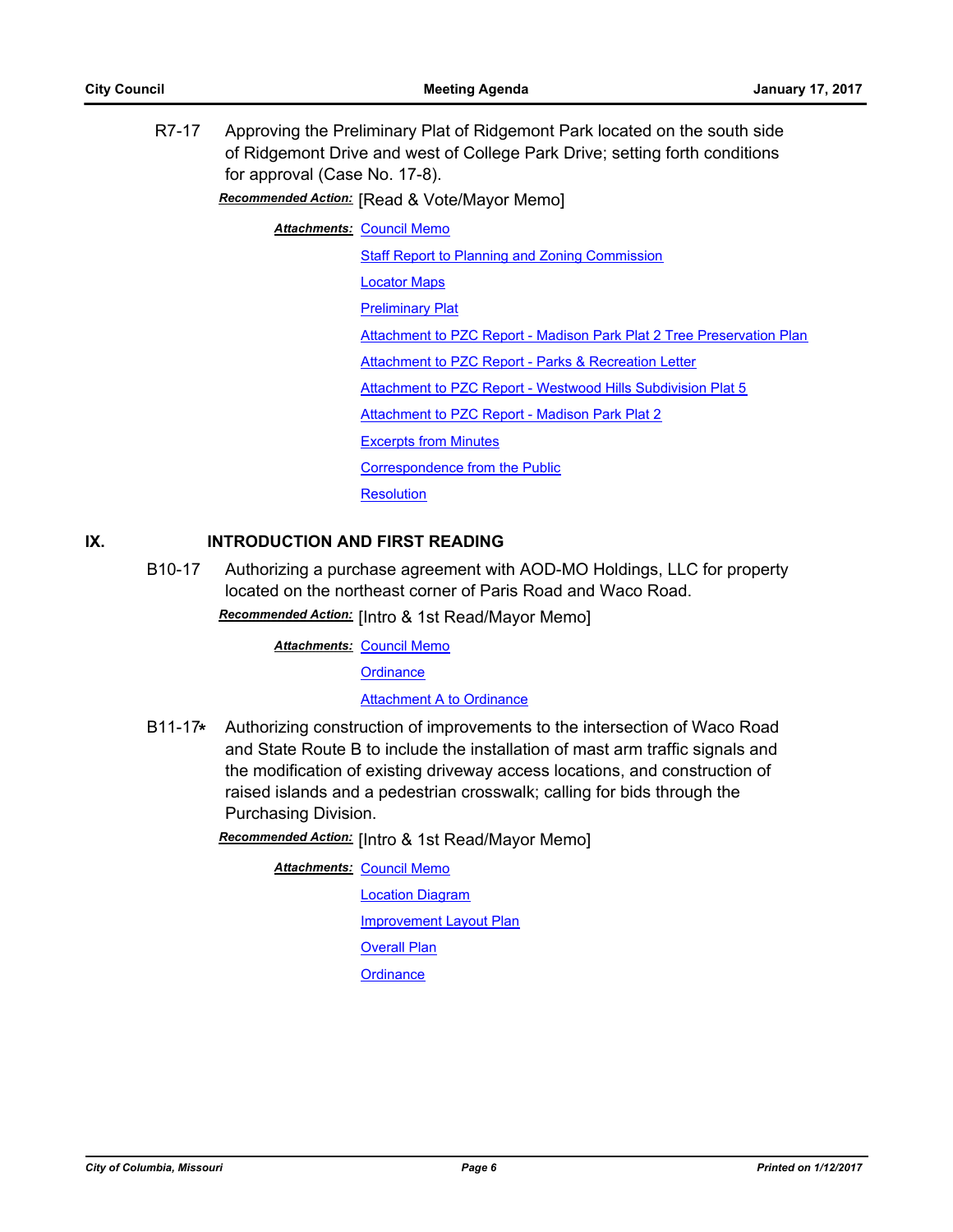B12-17**\*** Authorizing a sidewalk improvements agreement with the Missouri Highways and Transportation Commission relating to the MKT to Parkade Bike Boulevard Project.

*Recommended Action:* [Intro & 1st Read/Mayor Memo]

**Attachments: [Council Memo](http://gocolumbiamo.legistar.com/gateway.aspx?M=F&ID=b8604e60-0f68-465e-8b1d-49aad2a0f639.docx)** 

**[Ordinance](http://gocolumbiamo.legistar.com/gateway.aspx?M=F&ID=677bd64d-bc13-4981-a55c-1c2a5bdcd3d3.doc)** 

[Attachment A to Ordinance](http://gocolumbiamo.legistar.com/gateway.aspx?M=F&ID=f2eca8a6-2894-49c5-a706-594a442b5f99.pdf)

B13-17 Authorizing construction of improvements at the Indian Hills Park to include renovations to the existing playgrounds, restroom, baseball field and disc golf course, construction of an ADA compliant walkway and the installation of parking lot lighting; calling for bids through the Purchasing Division.

*Recommended Action:* [Intro & 1st Read/Mayor Memo]

**Attachments: [Council Memo](http://gocolumbiamo.legistar.com/gateway.aspx?M=F&ID=e5defea8-17e0-4506-a2d2-7943857a0843.docx)** [Plans](http://gocolumbiamo.legistar.com/gateway.aspx?M=F&ID=eae333f2-62a8-4260-b541-4043cb004199.pdf)

## **[Ordinance](http://gocolumbiamo.legistar.com/gateway.aspx?M=F&ID=a7b6a544-2085-44ad-a87e-5a7f65ea38ed.doc)**

B14-17**\*** Accepting conveyances for water main and underground electric purposes. *Recommended Action:* [Intro & 1st Read/Mayor Memo]

**Attachments: [Council Memo](http://gocolumbiamo.legistar.com/gateway.aspx?M=F&ID=6b39fee9-3d2f-472a-804c-425306bebd9a.docx)** 

**[Ordinance](http://gocolumbiamo.legistar.com/gateway.aspx?M=F&ID=44629117-9648-42a5-bbcb-7c858858dab9.doc)** 

B15-17**\*** Amending the FY 2017 Annual Budget by adding positions in the Information Technology Department; amending the FY 2017 Classification and Pay Plan by adding a classification; appropriating funds.

*Recommended Action:* [Intro & 1st Read/Mayor Memo]

**Attachments: [Council Memo](http://gocolumbiamo.legistar.com/gateway.aspx?M=F&ID=7fb18ae6-2613-45c1-9c75-6ea60602804b.docx)** 

[Summary of Amendment to Classification and Play Plan](http://gocolumbiamo.legistar.com/gateway.aspx?M=F&ID=a87779b6-f693-457f-9906-a56fc17e443f.doc) [FY 2017 Classification and Pay Plan Amendment \(Eff. 2/6/2017\)](http://gocolumbiamo.legistar.com/gateway.aspx?M=F&ID=6e28caec-4d86-4f49-8397-dd6597486aa5.pdf)

**[Ordinance](http://gocolumbiamo.legistar.com/gateway.aspx?M=F&ID=48e47798-e51d-4583-a3da-3c93ca84c18c.doc)** 

B16-17**\*** Authorizing application to the United States Department of Transportation Federal Aviation Administration and the Missouri Department of Transportation for airport capital assistance grants.

*Recommended Action:* [Intro & 1st Read/Mayor Memo]

**Attachments: [Council Memo](http://gocolumbiamo.legistar.com/gateway.aspx?M=F&ID=b62435a8-becd-4129-ae3a-b35c5d0cf0de.docx)** 

**[Ordinance](http://gocolumbiamo.legistar.com/gateway.aspx?M=F&ID=0d3f6b33-6389-45be-851b-448dbf25056b.doc)**